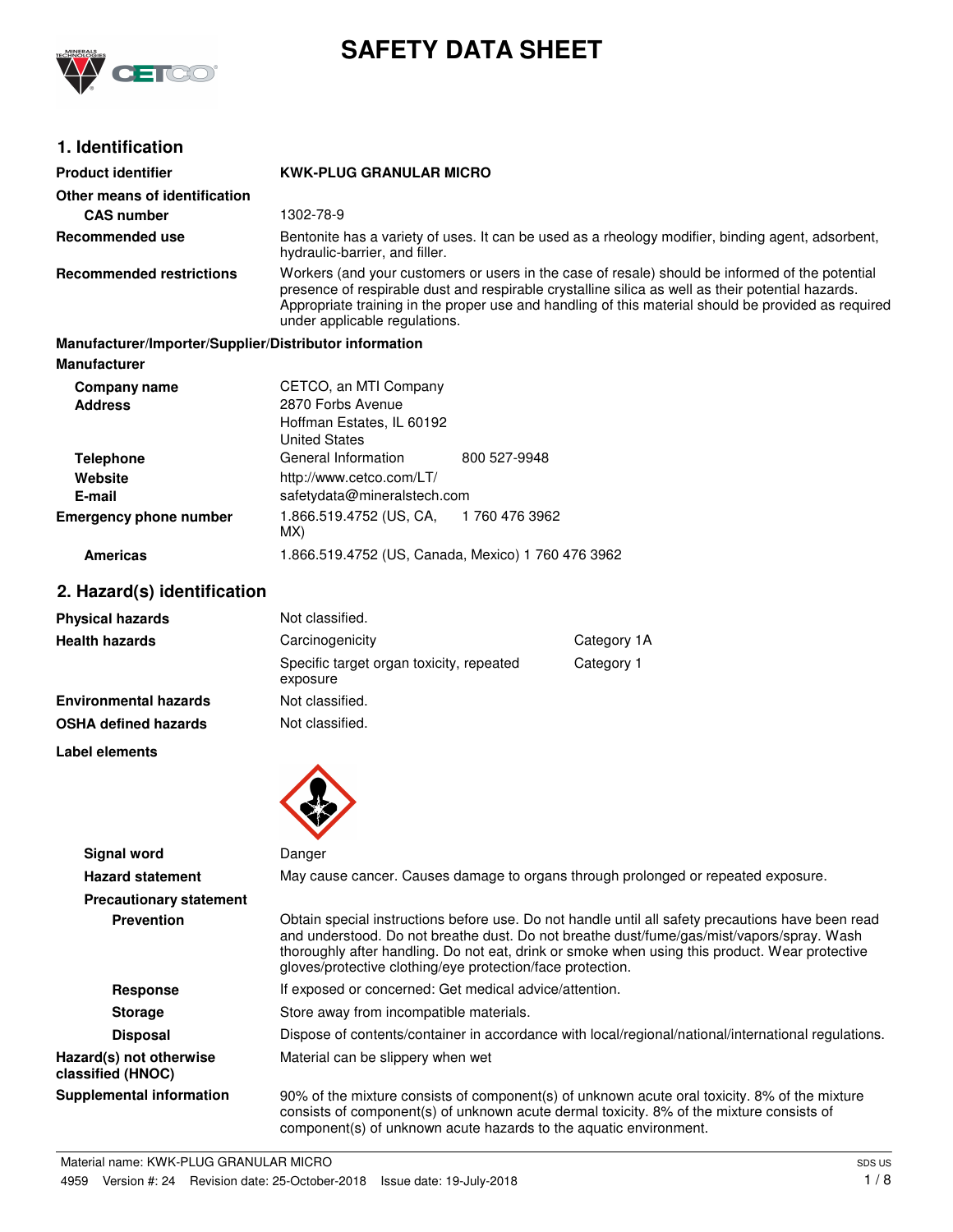# **3. Composition/information on ingredients**

#### **Mixtures**

| <b>Mixtures</b>                                                              |                                                                                                                                                                                                                                                                                                                                                                                                                                                                                                                                   |                   |                |
|------------------------------------------------------------------------------|-----------------------------------------------------------------------------------------------------------------------------------------------------------------------------------------------------------------------------------------------------------------------------------------------------------------------------------------------------------------------------------------------------------------------------------------------------------------------------------------------------------------------------------|-------------------|----------------|
| <b>Chemical name</b>                                                         | Common name and synonyms                                                                                                                                                                                                                                                                                                                                                                                                                                                                                                          | <b>CAS number</b> | %              |
| QUARTZ (SIO2)                                                                |                                                                                                                                                                                                                                                                                                                                                                                                                                                                                                                                   | 14808-60-7        | 6              |
| <b>CRISTOBALITE</b>                                                          |                                                                                                                                                                                                                                                                                                                                                                                                                                                                                                                                   | 14464-46-1        | $\overline{c}$ |
| Other components below reportable levels                                     |                                                                                                                                                                                                                                                                                                                                                                                                                                                                                                                                   |                   | 92             |
|                                                                              | *Designates that a specific chemical identity and/or percentage of composition has been withheld as a trade secret.                                                                                                                                                                                                                                                                                                                                                                                                               |                   |                |
| <b>Composition comments</b>                                                  | Occupational Exposure Limits for constituents are listed in Section 8.                                                                                                                                                                                                                                                                                                                                                                                                                                                            |                   |                |
| 4. First-aid measures                                                        |                                                                                                                                                                                                                                                                                                                                                                                                                                                                                                                                   |                   |                |
| <b>Inhalation</b>                                                            | Move to fresh air. Call a physician if symptoms develop or persist.                                                                                                                                                                                                                                                                                                                                                                                                                                                               |                   |                |
| <b>Skin contact</b>                                                          | Wash off with soap and water. Get medical attention if irritation develops and persists.                                                                                                                                                                                                                                                                                                                                                                                                                                          |                   |                |
| Eye contact                                                                  | Rinse with water. Get medical attention if irritation develops and persists.                                                                                                                                                                                                                                                                                                                                                                                                                                                      |                   |                |
| Ingestion                                                                    | Rinse mouth. Get medical attention if symptoms occur.                                                                                                                                                                                                                                                                                                                                                                                                                                                                             |                   |                |
| <b>Most important</b><br>symptoms/effects, acute and<br>delayed              | Prolonged exposure may cause chronic effects.                                                                                                                                                                                                                                                                                                                                                                                                                                                                                     |                   |                |
| Indication of immediate<br>medical attention and special<br>treatment needed | Provide general supportive measures and treat symptomatically. Keep victim under observation.<br>Symptoms may be delayed.                                                                                                                                                                                                                                                                                                                                                                                                         |                   |                |
| <b>General information</b>                                                   | IF exposed or concerned: Get medical advice/attention. If you feel unwell, seek medical advice<br>(show the label where possible). Ensure that medical personnel are aware of the material(s)<br>involved, and take precautions to protect themselves.                                                                                                                                                                                                                                                                            |                   |                |
| 5. Fire-fighting measures                                                    |                                                                                                                                                                                                                                                                                                                                                                                                                                                                                                                                   |                   |                |
| Suitable extinguishing media                                                 | Use any media suitable for the surrounding fires.                                                                                                                                                                                                                                                                                                                                                                                                                                                                                 |                   |                |
| <b>Unsuitable extinguishing</b><br>media                                     | Not applicable, non-combustible.                                                                                                                                                                                                                                                                                                                                                                                                                                                                                                  |                   |                |
| Specific hazards arising from<br>the chemical                                | During fire, gases hazardous to health may be formed.                                                                                                                                                                                                                                                                                                                                                                                                                                                                             |                   |                |
| Special protective equipment<br>and precautions for firefighters             | Firefighters should wear full protective gear.                                                                                                                                                                                                                                                                                                                                                                                                                                                                                    |                   |                |
| <b>Fire fighting</b><br>equipment/instructions                               | Use water spray to cool unopened containers.                                                                                                                                                                                                                                                                                                                                                                                                                                                                                      |                   |                |
| <b>Specific methods</b>                                                      | Use standard firefighting procedures and consider the hazards of other involved materials.                                                                                                                                                                                                                                                                                                                                                                                                                                        |                   |                |
| General fire hazards                                                         | This material will not burn. Material can be slippery when wet No unusual fire or explosion hazards<br>noted.                                                                                                                                                                                                                                                                                                                                                                                                                     |                   |                |
| 6. Accidental release measures                                               |                                                                                                                                                                                                                                                                                                                                                                                                                                                                                                                                   |                   |                |
| Personal precautions,<br>protective equipment and<br>emergency procedures    | Keep unnecessary personnel away. Keep people away from and upwind of spill/leak. Wear<br>appropriate protective equipment and clothing during clean-up. Wear a dust mask if dust is<br>generated above exposure limits. Ensure adequate ventilation. Local authorities should be advised<br>if significant spillages cannot be contained. For personal protection, see section 8 of the SDS.                                                                                                                                      |                   |                |
| <b>Methods and materials for</b><br>containment and cleaning up              | Stop the flow of material, if this is without risk. Following product recovery, flush area with water.<br>Put material in suitable, covered, labeled containers. For waste disposal, see section 13 of the<br>SDS.                                                                                                                                                                                                                                                                                                                |                   |                |
| <b>Environmental precautions</b>                                             | Avoid discharge into drains, water courses or onto the ground.                                                                                                                                                                                                                                                                                                                                                                                                                                                                    |                   |                |
| 7. Handling and storage                                                      |                                                                                                                                                                                                                                                                                                                                                                                                                                                                                                                                   |                   |                |
| Precautions for safe handling                                                | Obtain special instructions before use. Do not handle until all safety precautions have been read<br>and understood. Keep formation of airborne dusts to a minimum. Provide appropriate exhaust<br>ventilation at places where dust is formed. Do not breathe dust. Avoid prolonged exposure. When<br>using, do not eat, drink or smoke. Should be handled in closed systems, if possible. Wear<br>appropriate personal protective equipment. Wash hands thoroughly after handling. Observe good<br>industrial hygiene practices. |                   |                |
| Conditions for safe storage,                                                 | Store in tightly closed container. Keep out of the reach of children. Store away from incompatible                                                                                                                                                                                                                                                                                                                                                                                                                                |                   |                |

Material name: KWK-PLUG GRANULAR MICRO 4959 Version #: 24 Revision date: 25-October-2018 Issue date: 19-July-2018

**including any incompatibilities**

materials (see Section 10 of the SDS).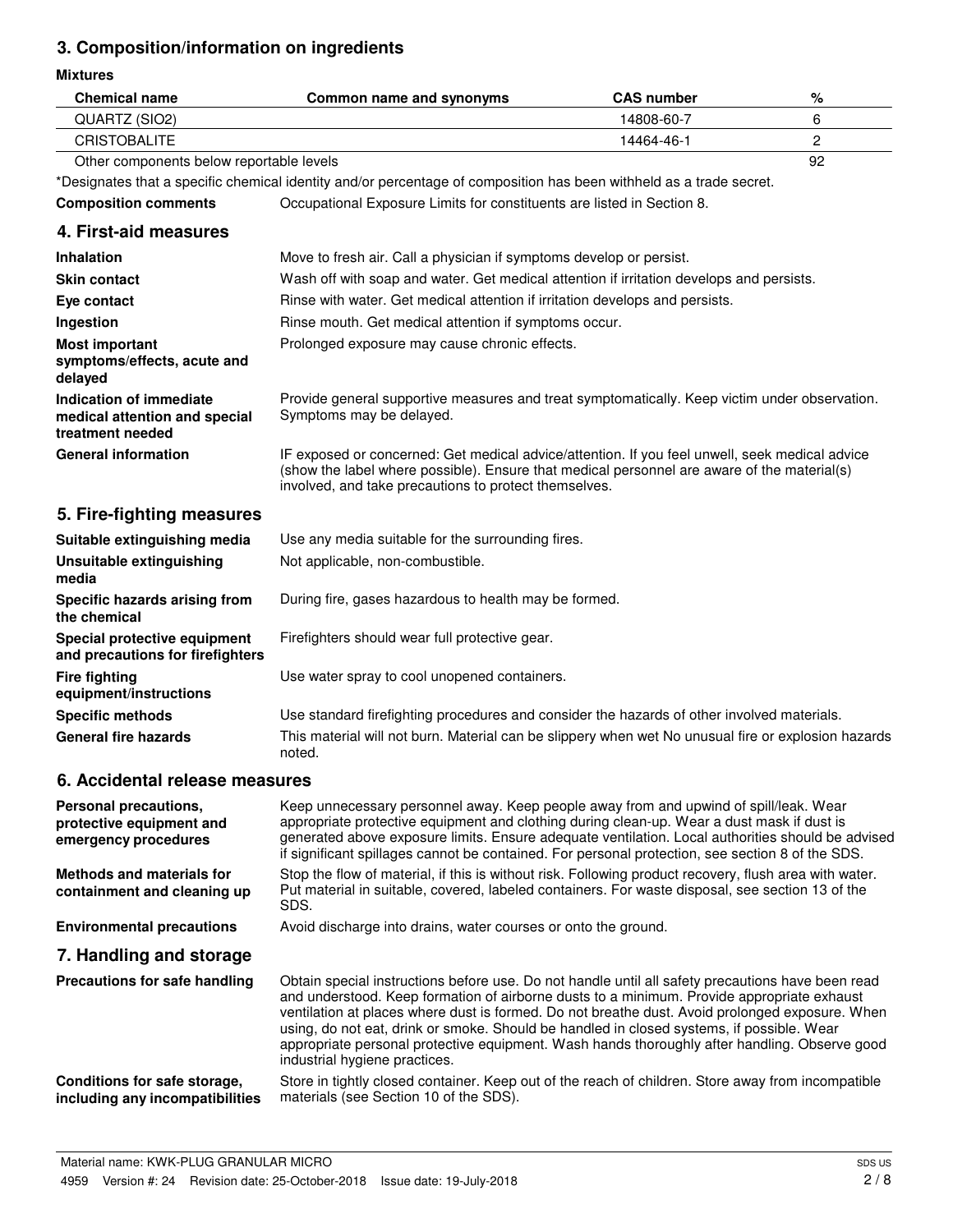# **8. Exposure controls/personal protection**

### **Occupational exposure limits**

The following constituents are the only constituents of the product which have a PEL, TLV or other recommended exposure limit. At this time, the other constituents have no known exposure limits.

| <b>Components</b>                           | US. OSHA Table Z-1 Limits for Air Contaminants (29 CFR 1910.1000)<br><b>Type</b>                                                                                                                                                                                                                                                                                                                       | Value           | <b>Form</b>          |
|---------------------------------------------|--------------------------------------------------------------------------------------------------------------------------------------------------------------------------------------------------------------------------------------------------------------------------------------------------------------------------------------------------------------------------------------------------------|-----------------|----------------------|
| <b>CRISTOBALITE (CAS</b><br>14464-46-1)     | PEL                                                                                                                                                                                                                                                                                                                                                                                                    | $0.05$ mg/m $3$ | Respirable dust.     |
| QUARTZ (SIO2) (CAS<br>14808-60-7)           | PEL                                                                                                                                                                                                                                                                                                                                                                                                    | $0.05$ mg/m $3$ | Respirable dust.     |
| US. OSHA Table Z-3 (29 CFR 1910.1000)       |                                                                                                                                                                                                                                                                                                                                                                                                        |                 |                      |
| <b>Components</b>                           | <b>Type</b>                                                                                                                                                                                                                                                                                                                                                                                            | Value           | Form                 |
| <b>CRISTOBALITE (CAS</b><br>14464-46-1)     | <b>TWA</b>                                                                                                                                                                                                                                                                                                                                                                                             | $0.05$ mg/m $3$ | Respirable.          |
|                                             |                                                                                                                                                                                                                                                                                                                                                                                                        | 1.2 mppcf       | Respirable.          |
| QUARTZ (SIO2) (CAS<br>14808-60-7)           | <b>TWA</b>                                                                                                                                                                                                                                                                                                                                                                                             | $0.1$ mg/m3     | Respirable.          |
|                                             |                                                                                                                                                                                                                                                                                                                                                                                                        | 2.4 mppcf       | Respirable.          |
| <b>Constituents</b>                         | <b>Type</b>                                                                                                                                                                                                                                                                                                                                                                                            | Value           | Form                 |
| <b>INERT OR NUISANCE</b><br><b>DUSTS</b>    | <b>TWA</b>                                                                                                                                                                                                                                                                                                                                                                                             | $5$ mg/m $3$    | Respirable fraction. |
|                                             |                                                                                                                                                                                                                                                                                                                                                                                                        | 15 mg/m3        | Total dust.          |
|                                             |                                                                                                                                                                                                                                                                                                                                                                                                        | 50 mppcf        | Total dust.          |
|                                             |                                                                                                                                                                                                                                                                                                                                                                                                        | 15 mppcf        | Respirable fraction. |
| <b>US. ACGIH Threshold Limit Values</b>     |                                                                                                                                                                                                                                                                                                                                                                                                        |                 |                      |
| <b>Components</b>                           | <b>Type</b>                                                                                                                                                                                                                                                                                                                                                                                            | Value           | Form                 |
| CRISTOBALITE (CAS<br>14464-46-1)            | <b>TWA</b>                                                                                                                                                                                                                                                                                                                                                                                             | $0.025$ mg/m3   | Respirable fraction. |
| QUARTZ (SIO2) (CAS<br>14808-60-7)           | <b>TWA</b>                                                                                                                                                                                                                                                                                                                                                                                             | $0.025$ mg/m3   | Respirable fraction. |
| US. NIOSH: Pocket Guide to Chemical Hazards |                                                                                                                                                                                                                                                                                                                                                                                                        |                 |                      |
| <b>Components</b>                           | <b>Type</b>                                                                                                                                                                                                                                                                                                                                                                                            | Value           | Form                 |
|                                             | <b>TWA</b>                                                                                                                                                                                                                                                                                                                                                                                             | $0.05$ mg/m $3$ | Respirable dust.     |
| <b>CRISTOBALITE (CAS</b><br>14464-46-1)     |                                                                                                                                                                                                                                                                                                                                                                                                        |                 |                      |
| QUARTZ (SIO2) (CAS<br>14808-60-7)           | <b>TWA</b>                                                                                                                                                                                                                                                                                                                                                                                             | $0.05$ mg/m $3$ | Respirable dust.     |
| <b>Biological limit values</b>              | No biological exposure limits noted for the ingredient(s).                                                                                                                                                                                                                                                                                                                                             |                 |                      |
| <b>Exposure guidelines</b>                  | Occupational exposure to nuisance dust (total and respirable) and respirable crystalline silica<br>should be monitored and controlled.                                                                                                                                                                                                                                                                 |                 |                      |
| Appropriate engineering<br>controls         | Good general ventilation (typically 10 air changes per hour) should be used. Ventilation rates<br>should be matched to conditions. If applicable, use process enclosures, local exhaust ventilation,<br>or other engineering controls to maintain airborne levels below recommended exposure limits. If<br>exposure limits have not been established, maintain airborne levels to an acceptable level. |                 |                      |
| Eye/face protection                         | Individual protection measures, such as personal protective equipment<br>Wear safety glasses with side shields (or goggles). Applicable for industrial settings only.                                                                                                                                                                                                                                  |                 |                      |
| <b>Skin protection</b>                      |                                                                                                                                                                                                                                                                                                                                                                                                        |                 |                      |
| <b>Hand protection</b>                      | Suitable gloves can be recommended by the glove supplier. Applicable for industrial settings only.                                                                                                                                                                                                                                                                                                     |                 |                      |
| Other                                       | Applicable for industrial settings only. Use of protective coveralls and long sleeves is<br>recommended.                                                                                                                                                                                                                                                                                               |                 |                      |
| <b>Respiratory protection</b>               | Use a particulate filter respirator for particulate concentrations exceeding the Occupational<br>Exposure Limit. Applicable for industrial settings only. In case of inadequate ventilation, use<br>respiratory protection.                                                                                                                                                                            |                 |                      |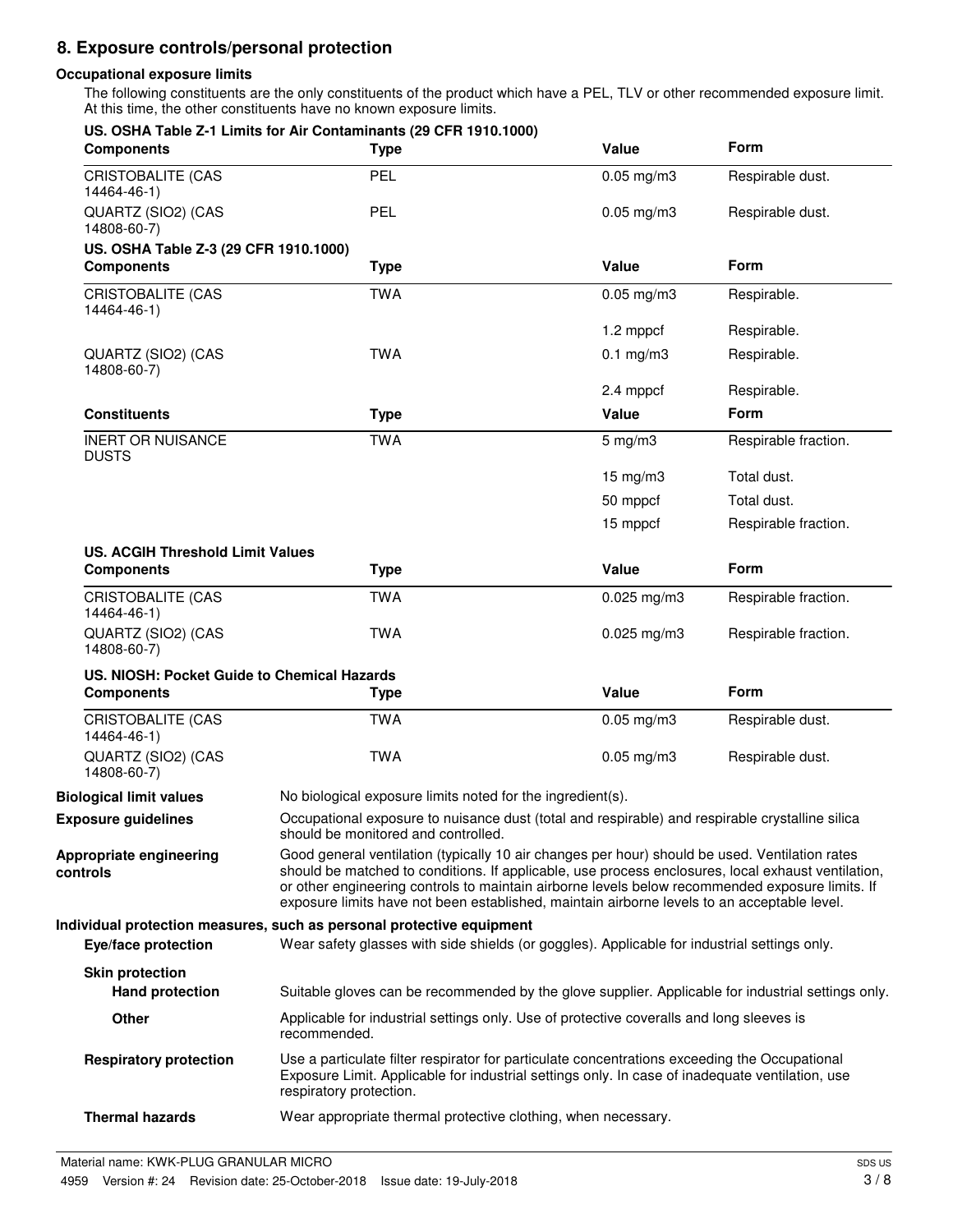Observe any medical surveillance requirements. Always observe good personal hygiene measures, such as washing after handling the material and before eating, drinking, and/or smoking. Routinely wash work clothing and protective equipment to remove contaminants.

# **9. Physical and chemical properties**

| Appearance                                           | Lump, granular or fine powder.             |
|------------------------------------------------------|--------------------------------------------|
| <b>Physical state</b>                                | Solid.                                     |
| Form                                                 | Solid. Various.                            |
| Color                                                | Various.                                   |
| Odor                                                 | None.                                      |
| <b>Odor threshold</b>                                | Not applicable.                            |
| рH                                                   | $8.5 - 11$                                 |
| Melting point/freezing point                         | $> 842$ °F ( $> 450$ °C) / Not applicable. |
| Initial boiling point and boiling<br>range           | Not applicable.                            |
| <b>Flash point</b>                                   | Not applicable.                            |
| <b>Evaporation rate</b>                              | Not applicable.                            |
| Flammability (solid, gas)                            | This product is not flammable.             |
| Upper/lower flammability or explosive limits         |                                            |
| <b>Flammability limit - lower</b><br>$(\%)$          | Not applicable.                            |
| <b>Flammability limit - lower</b><br>(%) temperature | Not applicable.                            |
| <b>Flammability limit - upper</b><br>$(\%)$          | Not applicable.                            |
| <b>Flammability limit - upper</b><br>(%) temperature | Not applicable.                            |
| Explosive limit - lower (%)                          | Not applicable.                            |
| Explosive limit - lower (%)<br>temperature           | Not applicable.                            |
| Explosive limit - upper (%)                          | Not applicable.                            |
| Explosive limit - upper (%)<br>temperature           | Not applicable.                            |
| Vapor pressure                                       | Not applicable.                            |
| <b>Vapor density</b>                                 | Not applicable.                            |
| <b>Relative density</b>                              | 2.6 $g/cm3$                                |
| Solubility(ies)                                      |                                            |
| Solubility (water)                                   | $< 0.9$ mg/l                               |
| <b>Partition coefficient</b><br>(n-octanol/water)    | Not applicable.                            |
| <b>Auto-ignition temperature</b>                     | Not applicable.                            |
| <b>Decomposition temperature</b>                     | >932 °F (> 500 °C)                         |
| <b>Viscosity</b>                                     | Not applicable.                            |
| <b>Viscosity temperature</b>                         | Not applicable.                            |
| <b>Other information</b>                             |                                            |
| <b>Bulk density</b>                                  | $0.9 - 1.4$ g/cm <sup>3</sup>              |
| <b>Explosive limit</b>                               | Not applicable.                            |
| <b>Explosive properties</b>                          | Not explosive. Not explosive               |
| <b>Explosivity</b>                                   | Not applicable.                            |
| <b>Fire point</b>                                    | Not applicable.                            |
| <b>Flame extension</b>                               | Not applicable.                            |
| <b>Flame projection</b>                              | Not applicable.                            |
| Flammability                                         | Not applicable.                            |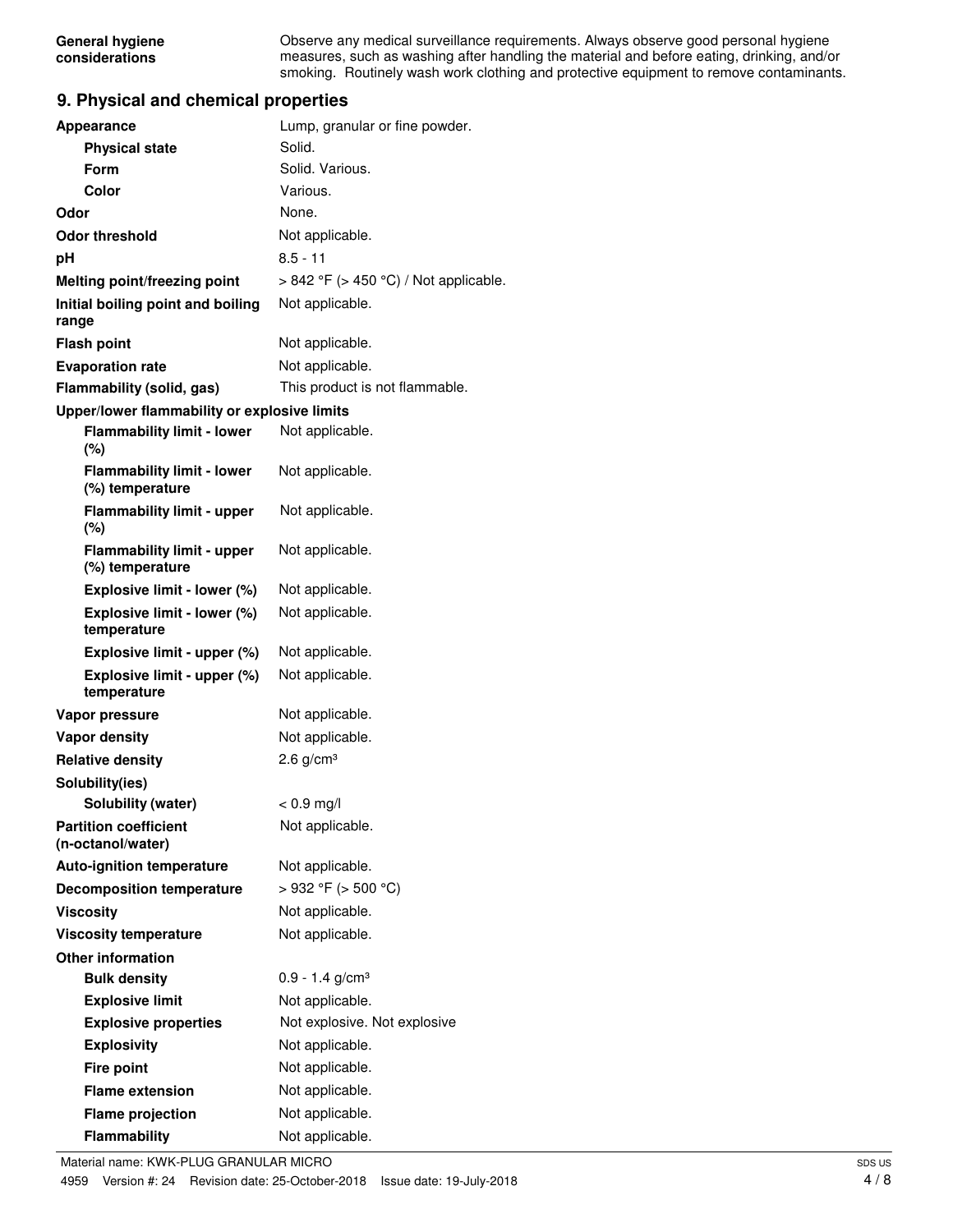| <b>Flammability (flash back)</b>            | Not applicable.      |
|---------------------------------------------|----------------------|
| <b>Flammability (Heat of</b><br>combustion) | Not applicable.      |
| <b>Flammability (Train fire)</b>            | Not applicable.      |
| <b>Flammability class</b>                   | Not applicable.      |
| <b>Flash point class</b>                    | Not flammable        |
| Molecular formula                           | UVCB Substance       |
| <b>Molecular weight</b>                     | Not applicable.      |
| <b>Oxidizing properties</b>                 | Not oxidizing. None. |
| Percent volatile                            | $0\%$                |
| pH in aqueous solution                      | $8.5 - 11$           |
| <b>Specific gravity</b>                     | Not applicable.      |
| VOC                                         | 0 %                  |
|                                             | CARB                 |

# **10. Stability and reactivity**

| Reactivity                                   | The product is stable and non-reactive under normal conditions of use, storage and transport.                                                                                          |
|----------------------------------------------|----------------------------------------------------------------------------------------------------------------------------------------------------------------------------------------|
| <b>Chemical stability</b>                    | Material is stable under normal conditions.                                                                                                                                            |
| <b>Possibility of hazardous</b><br>reactions | No dangerous reaction known under conditions of normal use.                                                                                                                            |
| <b>Conditions to avoid</b>                   | Keep away from heat, hot surfaces, sparks, open flames and other ignition sources. Avoid<br>temperatures exceeding the decomposition temperature. Contact with incompatible materials. |
| Incompatible materials                       | Powerful oxidizers, Chlorine.                                                                                                                                                          |
| <b>Hazardous decomposition</b><br>products   | No hazardous decomposition products are known.                                                                                                                                         |

# **11. Toxicological information**

## **Information on likely routes of exposure**

| <b>Inhalation</b>                                                                  | Prolonged inhalation may be harmful.                     |  |  |
|------------------------------------------------------------------------------------|----------------------------------------------------------|--|--|
| <b>Skin contact</b>                                                                | No adverse effects due to skin contact are expected.     |  |  |
| Eye contact                                                                        | Direct contact with eyes may cause temporary irritation. |  |  |
| Ingestion                                                                          | Expected to be a low ingestion hazard.                   |  |  |
| Symptoms related to the<br>physical, chemical and<br>toxicological characteristics | Direct contact with eyes may cause temporary irritation. |  |  |

# **Information on toxicological effects**

| <b>Acute toxicity</b>                       | Not known.                                                |                                                                                          |
|---------------------------------------------|-----------------------------------------------------------|------------------------------------------------------------------------------------------|
| <b>Components</b>                           | <b>Species</b>                                            | <b>Test Results</b>                                                                      |
| CRISTOBALITE (CAS 14464-46-1)               |                                                           |                                                                                          |
| Acute                                       |                                                           |                                                                                          |
| Oral                                        |                                                           |                                                                                          |
| LD50                                        | Rat                                                       | > 22500 mg/kg                                                                            |
| <b>Skin corrosion/irritation</b>            |                                                           | Prolonged skin contact may cause temporary irritation.                                   |
| Serious eye damage/eye<br><i>irritation</i> | Direct contact with eyes may cause temporary irritation.  |                                                                                          |
| Respiratory or skin sensitization           |                                                           |                                                                                          |
| <b>Respiratory sensitization</b>            | Not a respiratory sensitizer.                             |                                                                                          |
| <b>Skin sensitization</b>                   | This product is not expected to cause skin sensitization. |                                                                                          |
| Germ cell mutagenicity                      | mutagenic or genotoxic.                                   | No data available to indicate product or any components present at greater than 0.1% are |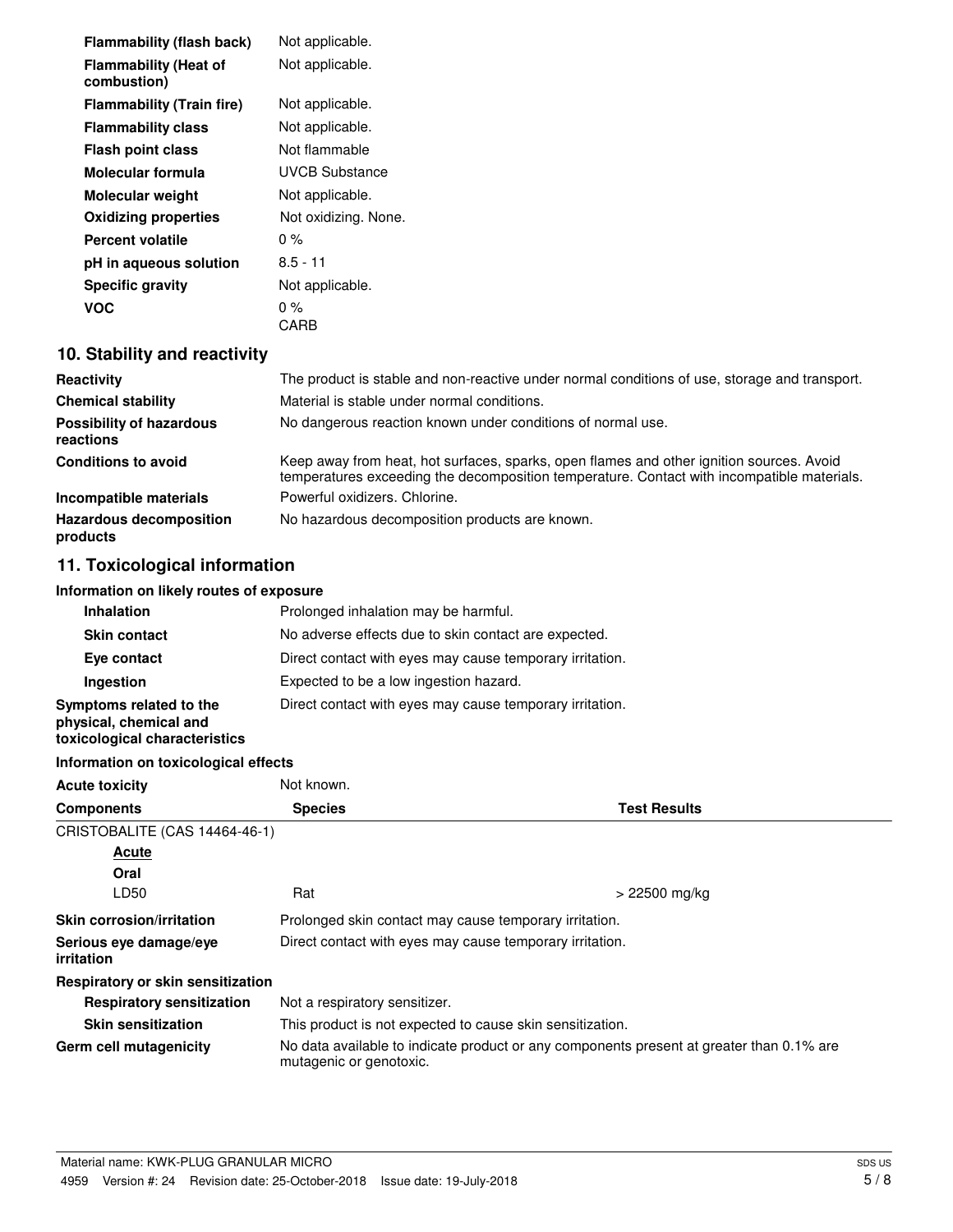| Carcinogenicity                                                 | In 1997, IARC (the International Agency for Research on Cancer) concluded that crystalline silica<br>inhaled from occupational sources can cause lung cancer in humans. However in making the<br>overall evaluation, IARC noted that "carcinogenicity was not detected in all industrial<br>circumstances studied. Carcinogenicity may be dependent on inherent characteristics of the<br>crystalline silica or on external factors affecting its biological activity or distribution of its<br>polymorphs." (IARC Monographs on the evaluation of the carcinogenic risks of chemicals to<br>humans, Silica, silicates dust and organic fibres, 1997, Vol. 68, IARC, Lyon, France.) In June<br>2003, SCOEL (the EU Scientific Committee on Occupational Exposure Limits) concluded that the<br>main effect in humans of the inhalation of respirable crystalline silica dust is silicosis. "There is<br>sufficient information to conclude that the relative risk of lung cancer is increased in persons with<br>silicosis (and, apparently, not in employees without silicosis exposed to silica dust in quarries and<br>in the ceramic industry). Therefore, preventing the onset of silicosis will also reduce the cancer<br>risk" (SCOEL SUM Doc 94-final, June 2003) According to the current state of the art, worker<br>protection against silicosis can be consistently assured by respecting the existing regulatory<br>occupational exposure limits. May cause cancer. Occupational exposure to respirable dust and<br>respirable crystalline silica should be monitored and controlled. |                                                                                                                                                                                                       |  |
|-----------------------------------------------------------------|----------------------------------------------------------------------------------------------------------------------------------------------------------------------------------------------------------------------------------------------------------------------------------------------------------------------------------------------------------------------------------------------------------------------------------------------------------------------------------------------------------------------------------------------------------------------------------------------------------------------------------------------------------------------------------------------------------------------------------------------------------------------------------------------------------------------------------------------------------------------------------------------------------------------------------------------------------------------------------------------------------------------------------------------------------------------------------------------------------------------------------------------------------------------------------------------------------------------------------------------------------------------------------------------------------------------------------------------------------------------------------------------------------------------------------------------------------------------------------------------------------------------------------------------------------------------------------------------------|-------------------------------------------------------------------------------------------------------------------------------------------------------------------------------------------------------|--|
| IARC Monographs. Overall Evaluation of Carcinogenicity          |                                                                                                                                                                                                                                                                                                                                                                                                                                                                                                                                                                                                                                                                                                                                                                                                                                                                                                                                                                                                                                                                                                                                                                                                                                                                                                                                                                                                                                                                                                                                                                                                    |                                                                                                                                                                                                       |  |
| CRISTOBALITE (CAS 14464-46-1)                                   |                                                                                                                                                                                                                                                                                                                                                                                                                                                                                                                                                                                                                                                                                                                                                                                                                                                                                                                                                                                                                                                                                                                                                                                                                                                                                                                                                                                                                                                                                                                                                                                                    | 1 Carcinogenic to humans.                                                                                                                                                                             |  |
| QUARTZ (SIO2) (CAS 14808-60-7)                                  |                                                                                                                                                                                                                                                                                                                                                                                                                                                                                                                                                                                                                                                                                                                                                                                                                                                                                                                                                                                                                                                                                                                                                                                                                                                                                                                                                                                                                                                                                                                                                                                                    | 1 Carcinogenic to humans.                                                                                                                                                                             |  |
|                                                                 | OSHA Specifically Regulated Substances (29 CFR 1910.1001-1052)                                                                                                                                                                                                                                                                                                                                                                                                                                                                                                                                                                                                                                                                                                                                                                                                                                                                                                                                                                                                                                                                                                                                                                                                                                                                                                                                                                                                                                                                                                                                     |                                                                                                                                                                                                       |  |
| CRISTOBALITE (CAS 14464-46-1)<br>QUARTZ (SIO2) (CAS 14808-60-7) |                                                                                                                                                                                                                                                                                                                                                                                                                                                                                                                                                                                                                                                                                                                                                                                                                                                                                                                                                                                                                                                                                                                                                                                                                                                                                                                                                                                                                                                                                                                                                                                                    | Cancer<br>Cancer                                                                                                                                                                                      |  |
|                                                                 | US. National Toxicology Program (NTP) Report on Carcinogens                                                                                                                                                                                                                                                                                                                                                                                                                                                                                                                                                                                                                                                                                                                                                                                                                                                                                                                                                                                                                                                                                                                                                                                                                                                                                                                                                                                                                                                                                                                                        |                                                                                                                                                                                                       |  |
| CRISTOBALITE (CAS 14464-46-1)                                   |                                                                                                                                                                                                                                                                                                                                                                                                                                                                                                                                                                                                                                                                                                                                                                                                                                                                                                                                                                                                                                                                                                                                                                                                                                                                                                                                                                                                                                                                                                                                                                                                    | Known To Be Human Carcinogen.                                                                                                                                                                         |  |
|                                                                 |                                                                                                                                                                                                                                                                                                                                                                                                                                                                                                                                                                                                                                                                                                                                                                                                                                                                                                                                                                                                                                                                                                                                                                                                                                                                                                                                                                                                                                                                                                                                                                                                    | Reasonably Anticipated to be a Human Carcinogen.                                                                                                                                                      |  |
| QUARTZ (SIO2) (CAS 14808-60-7)<br><b>Reproductive toxicity</b>  |                                                                                                                                                                                                                                                                                                                                                                                                                                                                                                                                                                                                                                                                                                                                                                                                                                                                                                                                                                                                                                                                                                                                                                                                                                                                                                                                                                                                                                                                                                                                                                                                    | Known To Be Human Carcinogen.<br>This product is not expected to cause reproductive or developmental effects.                                                                                         |  |
| Specific target organ toxicity -                                | Not classified.                                                                                                                                                                                                                                                                                                                                                                                                                                                                                                                                                                                                                                                                                                                                                                                                                                                                                                                                                                                                                                                                                                                                                                                                                                                                                                                                                                                                                                                                                                                                                                                    |                                                                                                                                                                                                       |  |
| single exposure                                                 |                                                                                                                                                                                                                                                                                                                                                                                                                                                                                                                                                                                                                                                                                                                                                                                                                                                                                                                                                                                                                                                                                                                                                                                                                                                                                                                                                                                                                                                                                                                                                                                                    |                                                                                                                                                                                                       |  |
| Specific target organ toxicity -<br>repeated exposure           |                                                                                                                                                                                                                                                                                                                                                                                                                                                                                                                                                                                                                                                                                                                                                                                                                                                                                                                                                                                                                                                                                                                                                                                                                                                                                                                                                                                                                                                                                                                                                                                                    | Causes damage to organs through prolonged or repeated exposure.                                                                                                                                       |  |
| <b>Aspiration hazard</b>                                        | Not an aspiration hazard.                                                                                                                                                                                                                                                                                                                                                                                                                                                                                                                                                                                                                                                                                                                                                                                                                                                                                                                                                                                                                                                                                                                                                                                                                                                                                                                                                                                                                                                                                                                                                                          |                                                                                                                                                                                                       |  |
| <b>Chronic effects</b>                                          | Causes damage to organs through prolonged or repeated exposure. Prolonged inhalation may be<br>harmful. Prolonged exposure may cause chronic effects.                                                                                                                                                                                                                                                                                                                                                                                                                                                                                                                                                                                                                                                                                                                                                                                                                                                                                                                                                                                                                                                                                                                                                                                                                                                                                                                                                                                                                                              |                                                                                                                                                                                                       |  |
| 12. Ecological information                                      |                                                                                                                                                                                                                                                                                                                                                                                                                                                                                                                                                                                                                                                                                                                                                                                                                                                                                                                                                                                                                                                                                                                                                                                                                                                                                                                                                                                                                                                                                                                                                                                                    |                                                                                                                                                                                                       |  |
| <b>Ecotoxicity</b>                                              |                                                                                                                                                                                                                                                                                                                                                                                                                                                                                                                                                                                                                                                                                                                                                                                                                                                                                                                                                                                                                                                                                                                                                                                                                                                                                                                                                                                                                                                                                                                                                                                                    | The product is not classified as environmentally hazardous. However, this does not exclude the<br>possibility that large or frequent spills can have a harmful or damaging effect on the environment. |  |
| Persistence and degradability                                   | No data is available on the degradability of this product.                                                                                                                                                                                                                                                                                                                                                                                                                                                                                                                                                                                                                                                                                                                                                                                                                                                                                                                                                                                                                                                                                                                                                                                                                                                                                                                                                                                                                                                                                                                                         |                                                                                                                                                                                                       |  |
| <b>Bioaccumulative potential</b>                                | No data available.                                                                                                                                                                                                                                                                                                                                                                                                                                                                                                                                                                                                                                                                                                                                                                                                                                                                                                                                                                                                                                                                                                                                                                                                                                                                                                                                                                                                                                                                                                                                                                                 |                                                                                                                                                                                                       |  |
| <b>Mobility in soil</b>                                         | No data available.                                                                                                                                                                                                                                                                                                                                                                                                                                                                                                                                                                                                                                                                                                                                                                                                                                                                                                                                                                                                                                                                                                                                                                                                                                                                                                                                                                                                                                                                                                                                                                                 |                                                                                                                                                                                                       |  |
| Other adverse effects                                           |                                                                                                                                                                                                                                                                                                                                                                                                                                                                                                                                                                                                                                                                                                                                                                                                                                                                                                                                                                                                                                                                                                                                                                                                                                                                                                                                                                                                                                                                                                                                                                                                    | No other adverse environmental effects (e.g. ozone depletion, photochemical ozone creation<br>potential, endocrine disruption, global warming potential) are expected from this component.            |  |
| 13. Disposal considerations                                     |                                                                                                                                                                                                                                                                                                                                                                                                                                                                                                                                                                                                                                                                                                                                                                                                                                                                                                                                                                                                                                                                                                                                                                                                                                                                                                                                                                                                                                                                                                                                                                                                    |                                                                                                                                                                                                       |  |
| <b>Disposal instructions</b>                                    |                                                                                                                                                                                                                                                                                                                                                                                                                                                                                                                                                                                                                                                                                                                                                                                                                                                                                                                                                                                                                                                                                                                                                                                                                                                                                                                                                                                                                                                                                                                                                                                                    | Collect and reclaim or dispose in sealed containers at licensed waste disposal site. Dispose of<br>contents/container in accordance with local/regional/national/international regulations.           |  |
| <b>Local disposal regulations</b>                               | Dispose in accordance with all applicable regulations.                                                                                                                                                                                                                                                                                                                                                                                                                                                                                                                                                                                                                                                                                                                                                                                                                                                                                                                                                                                                                                                                                                                                                                                                                                                                                                                                                                                                                                                                                                                                             |                                                                                                                                                                                                       |  |
| Hazardous waste code                                            | disposal company.                                                                                                                                                                                                                                                                                                                                                                                                                                                                                                                                                                                                                                                                                                                                                                                                                                                                                                                                                                                                                                                                                                                                                                                                                                                                                                                                                                                                                                                                                                                                                                                  | The waste code should be assigned in discussion between the user, the producer and the waste                                                                                                          |  |
| Waste from residues / unused<br>products                        | Disposal instructions).                                                                                                                                                                                                                                                                                                                                                                                                                                                                                                                                                                                                                                                                                                                                                                                                                                                                                                                                                                                                                                                                                                                                                                                                                                                                                                                                                                                                                                                                                                                                                                            | Dispose of in accordance with local regulations. Empty containers or liners may retain some<br>product residues. This material and its container must be disposed of in a safe manner (see:           |  |
| <b>Contaminated packaging</b>                                   | disposal.                                                                                                                                                                                                                                                                                                                                                                                                                                                                                                                                                                                                                                                                                                                                                                                                                                                                                                                                                                                                                                                                                                                                                                                                                                                                                                                                                                                                                                                                                                                                                                                          | Since emptied containers may retain product residue, follow label warnings even after container is<br>emptied. Empty containers should be taken to an approved waste handling site for recycling or   |  |

# **14. Transport information**

# **DOT**

Not regulated as dangerous goods.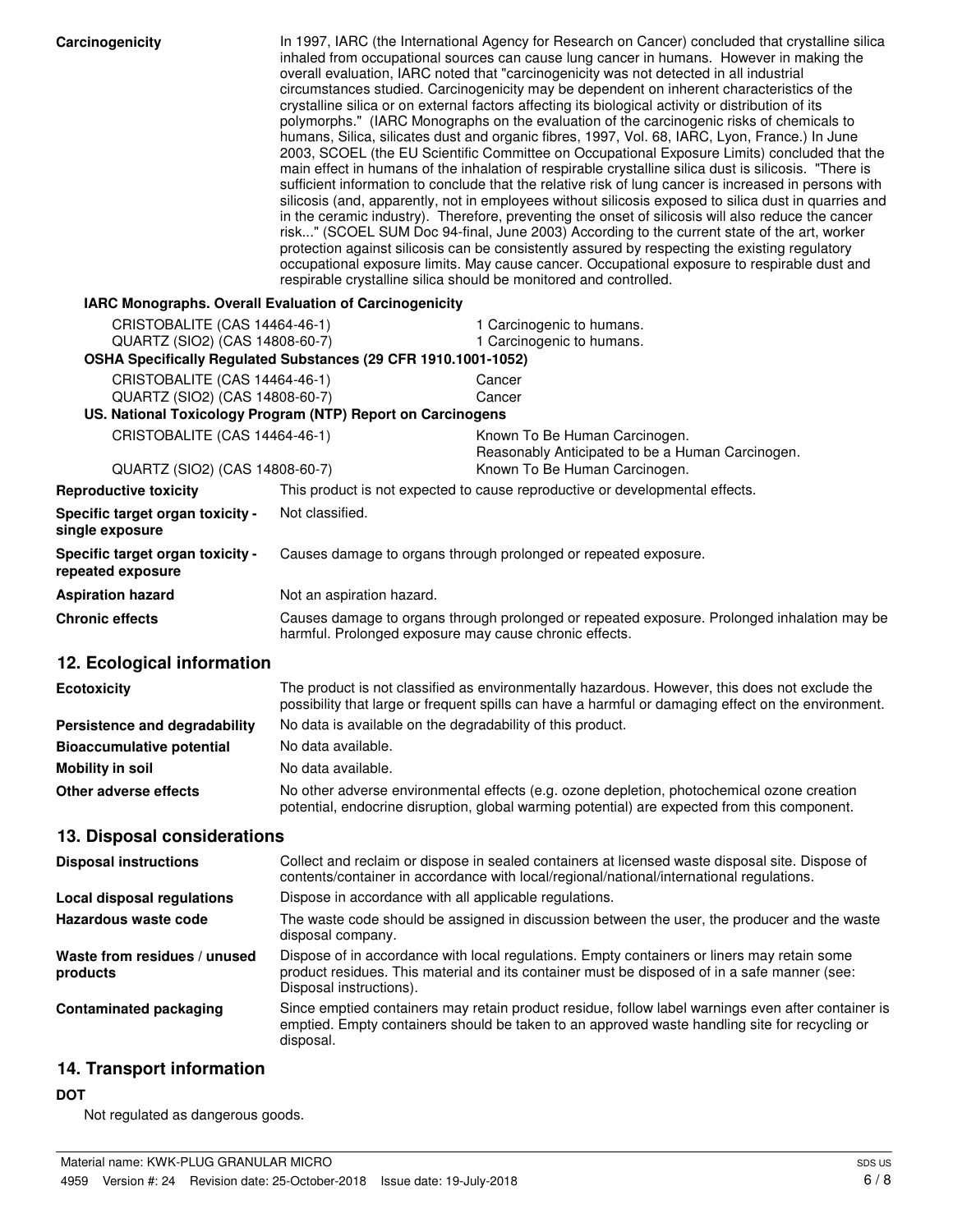## **IATA**

Not regulated as dangerous goods.

#### **IMDG**

Not regulated as dangerous goods.

**Transport in bulk according to** Not applicable. **Annex II of MARPOL 73/78 and the IBC Code**

# **15. Regulatory information**

**US federal regulations**

This product is a "Hazardous Chemical" as defined by the OSHA Hazard Communication Standard, 29 CFR 1910.1200.

## **TSCA Section 12(b) Export Notification (40 CFR 707, Subpt. D)**

Not regulated.

## **CERCLA Hazardous Substance List (40 CFR 302.4)**

Not listed.

#### **SARA 304 Emergency release notification**

Not regulated.

#### **OSHA Specifically Regulated Substances (29 CFR 1910.1001-1052)**

CRISTOBALITE (CAS 14464-46-1) Cancer QUARTZ (SIO2) (CAS 14808-60-7) Cancer CRISTOBALITE (CAS 14464-46-1) lung effects QUARTZ (SIO2) (CAS 14808-60-7) lung effects CRISTOBALITE (CAS 14464-46-1) immune system effects QUARTZ (SIO2) (CAS 14808-60-7) immune system effects CRISTOBALITE (CAS 14464-46-1) kidney effects QUARTZ (SIO2) (CAS 14808-60-7) kidney effects

# **Superfund Amendments and Reauthorization Act of 1986 (SARA)**

**SARA 302 Extremely hazardous substance**

Not listed.

**SARA 311/312 Hazardous** No (Exempt) **chemical**

# **SARA 313 (TRI reporting)**

Not regulated.

#### **Other federal regulations**

#### **Clean Air Act (CAA) Section 112 Hazardous Air Pollutants (HAPs) List**

Not regulated.

#### **Clean Air Act (CAA) Section 112(r) Accidental Release Prevention (40 CFR 68.130)**

Not regulated.

| <b>Safe Drinking Water Act</b><br>(SDWA) | Not regulated.            |
|------------------------------------------|---------------------------|
| <b>Food and Drug</b>                     | Total food additive       |
| <b>Administration (FDA)</b>              | Direct food additive      |
|                                          | <b>GRAS</b> food additive |

# **US state regulations**

#### **California Proposition 65**



WARNING: This product can expose you to QUARTZ (SIO2), which is known to the State of California to cause cancer. For more information go to www.P65Warnings.ca.gov.

**California Proposition 65 - CRT: Listed date/Carcinogenic substance**

QUARTZ (SIO2) (CAS 14808-60-7) Listed: October 1, 1988

**US. California. Candidate Chemicals List. Safer Consumer Products Regulations (Cal. Code Regs, tit. 22, 69502.3, subd. (a))**

CRISTOBALITE (CAS 14464-46-1) QUARTZ (SIO2) (CAS 14808-60-7)